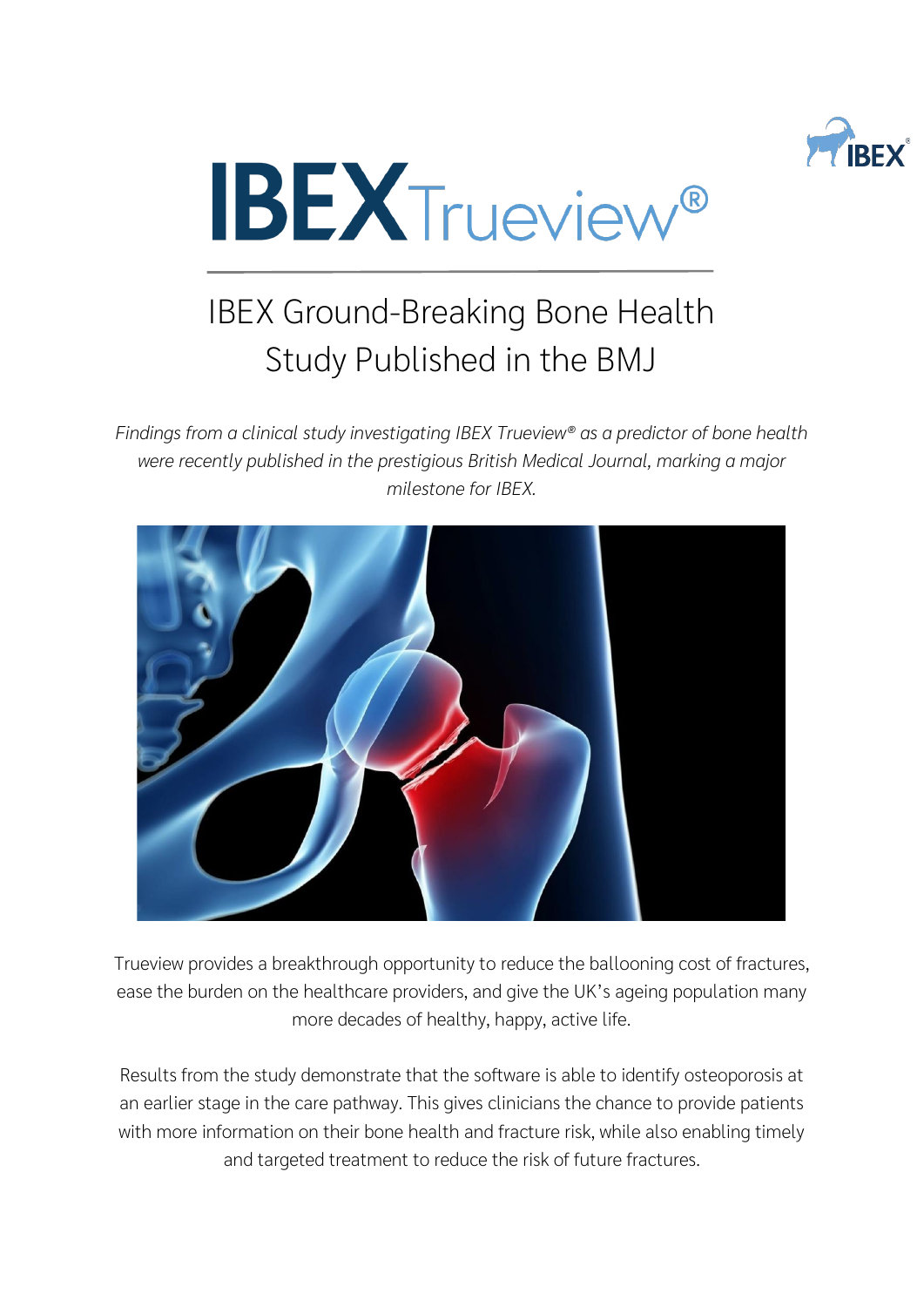The graph below is a Receiver Operator Characteristics (ROC) Curve showing the classification of the trial population into normal and non-normal bone health classes.

The technique shows a large Area Under Curve (AUC) of 0.893, indicating that Trueview is a highly efficient screening technique offering low False-Positive Rates (FPR).



*(Receiver operating characteristic curve for risk predictor model of non-normal dual-energy X-ray absorptiometry outcome)*

Principal investigator for the study, Professor Amar Rangan, commented: *"When I came across the novel Trueview technology, I recognised that it has the potential to change the way in which we assess bone health. I was keen to formally test it in an independently funded study and the results from our published study indeed confirm that Trueview does indeed identify poor bone health."*

CTO of IBEX, Paul Scott, added: *"I'm really encouraged by the results of this clinical study and I am excited to see Trueview move one step closer to providing real benefits to patients and healthcare providers.*

*"We are proud to have developed a technology that can assist in the early detection of osteoporosis and poor bone health, and to be playing our part in reducing the occurrence of potentially life-changing fractures."*